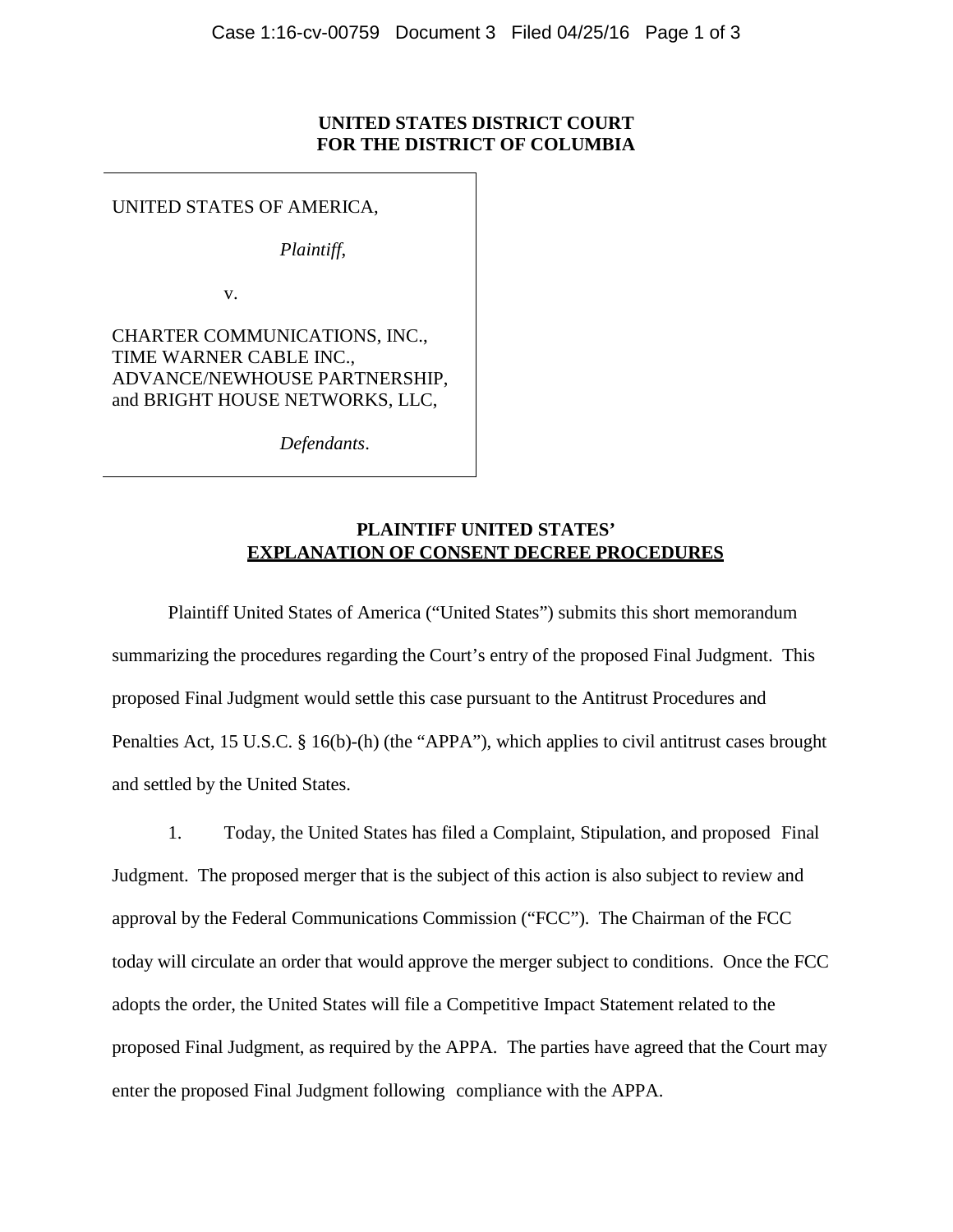## Case 1:16-cv-00759 Document 3 Filed 04/25/16 Page 2 of 3

2. The APPA requires that the United States publish the proposed Final Judgment and the Competitive Impact Statement in the *Federal Register* and cause to be published a summary of the terms of the proposed Final Judgment and the Competitive Impact Statement in certain newspapers at least sixty (60) days prior to entry of the proposed Final Judgment. Defendants in this matter have agreed to arrange and bear the costs for the newspaper notices. The notice will inform members of the public that they may submit comments about the proposed Final Judgment to the United States Department of Justice, Antitrust Division (*see* 15 U.S.C.  $§$  16(b)-(c)).

 3. During the 60-day period, the United States will consider, and at the close of that period respond to, any comments that it has received, and it will publish the comments and the United States' responses in the *Federal Register*.

 4. After the expiration of the 60-day period, the United States will file with the Court the comments and the United States' responses, and it may ask the Court to enter the proposed Final Judgment (unless the United States has decided to withdraw its consent to entry of the Final Judgment, as permitted by paragraph 2 of the Stipulation, *see* 15 U.S.C. § 16(d)).

2